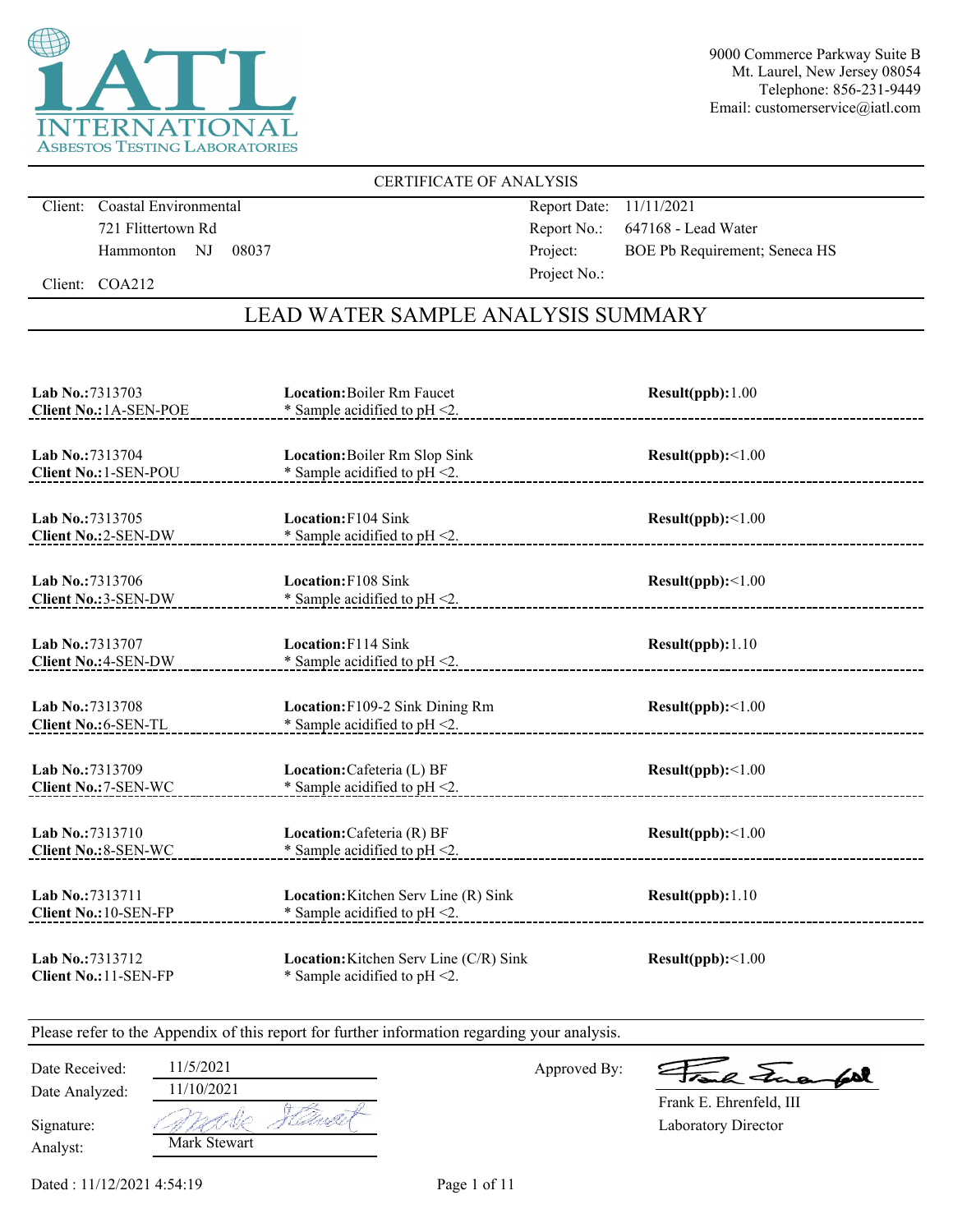

### CERTIFICATE OF ANALYSIS

Client: Coastal Environmental 721 Flittertown Rd Hammonton NJ 08037 Report Date: 11/11/2021 Report No.: 647168 - Lead Water Project: BOE Pb Requirement; Seneca HS Project No.:

Client: COA212

## LEAD WATER SAMPLE ANALYSIS SUMMARY

| Lab No.: 7313713                               | Location: Kitchen Serv Line (C/L) Sink                                    | Result(ppb): 15.0 |
|------------------------------------------------|---------------------------------------------------------------------------|-------------------|
| Client No.: 11.1-SEN-FP                        | * Sample acidified to $pH < 2$ .                                          |                   |
| Lab No.: 7313714                               | Location: Kitchen Serv Line (L) Sink                                      | Result(ppb): 1.20 |
| Client No.: 12-SEN-FP                          | * Sample acidified to $pH < 2$ .                                          |                   |
| Lab No.:7313715                                | <b>Location:</b> Kitchen Stove Area Kettle Hose                           | Result(ppb):10.9  |
| <b>Client No.: 13-SEN-FP</b>                   | * Sample acidified to $pH < 2$ .                                          |                   |
| Lab No.:7313716<br>Client No.: 14-SEN-FP       | Location: Kitchen CTR Food Prep Sink<br>* Sample acidified to $pH < 2$ .  | Result(ppb):<1.00 |
| Lab No.:7313717                                | Location: Kitchen L Coffee Maker                                          | Result(ppb):<1.00 |
| Client No.: 15-SEN-FP                          | * Sample acidified to pH <2.                                              |                   |
| Lab No.: 7313718                               | Location: Kitchen R Coffee Maker                                          | Result(ppb):<1.00 |
| Client No.: 15A-SEN-FP                         | * Sample acidified to pH <2.                                              |                   |
| Lab No.: 7313719                               | Location: Kitchen Food Prep Sink                                          | Result(ppb):<1.00 |
| Client No.: 16-SEN-FP                          | * Sample acidified to $pH < 2$ .                                          |                   |
| Lab No.:7313720                                | Location: Kitchen Break Rm Fountain                                       | Result(ppb):1.90  |
| Client No.: 17-SEN-DW                          | * Sample acidified to $pH < 2$ .                                          |                   |
| Lab No.:7313721<br><b>Client No.:20-SEN-EC</b> | Location: F105 Home EC Food Prep Sink<br>$*$ Sample acidified to pH <2.   | Result(ppb):<1.00 |
| Lab No.:7313722<br><b>Client No.:21-SEN-EC</b> | Location: F105 Home EC Food Prep Sink<br>* Sample acidified to $pH < 2$ . | Result(ppb):<1.00 |

Please refer to the Appendix of this report for further information regarding your analysis.

Date Received: 11/5/2021

Date Analyzed:

Approved By:

a Jua fol

Laboratory Director Frank E. Ehrenfeld, III

Analyst: Signature:

| 11/10/2021   |  |
|--------------|--|
|              |  |
| Mark Stewart |  |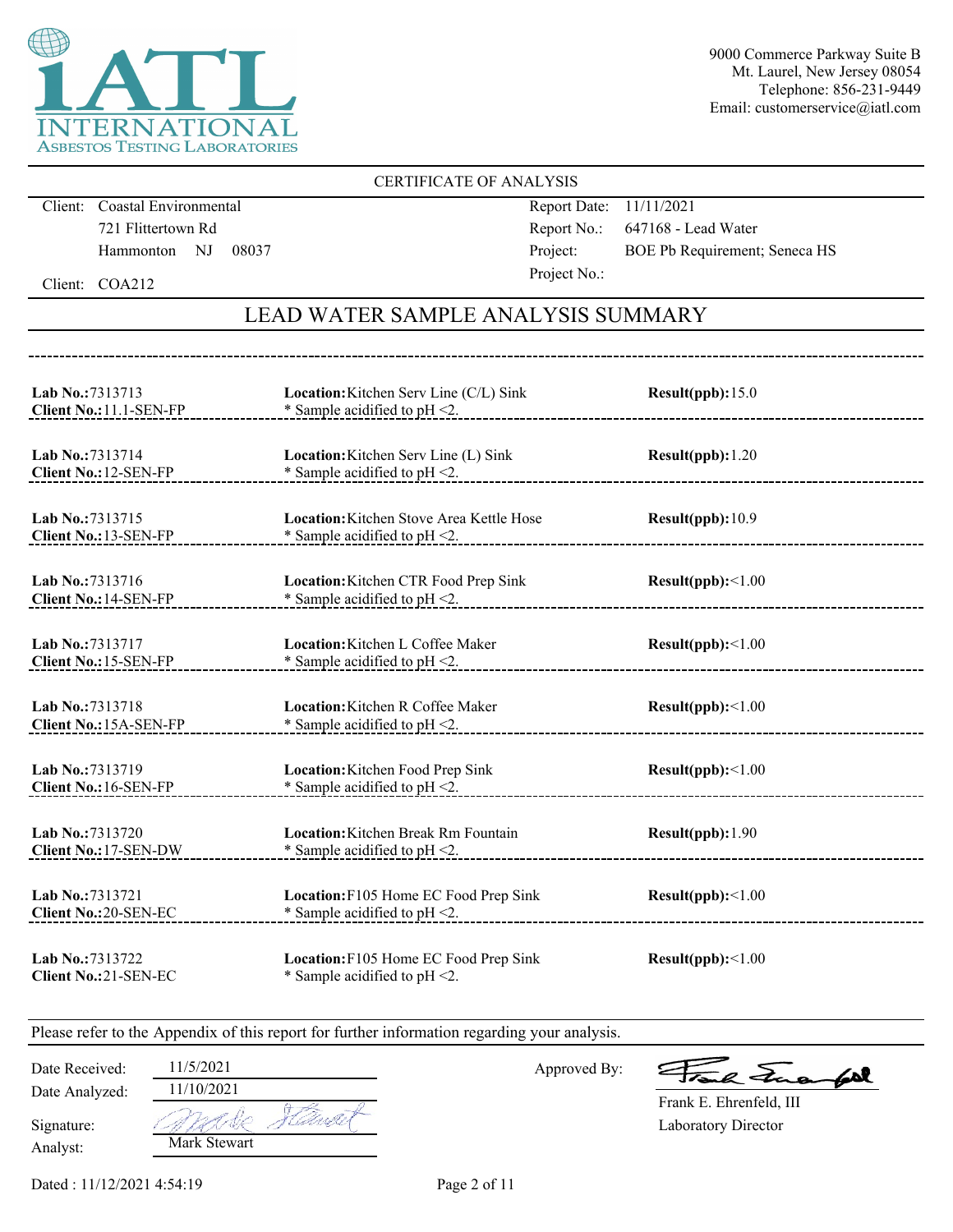

### CERTIFICATE OF ANALYSIS

Client: Coastal Environmental 721 Flittertown Rd Hammonton NJ 08037 Report Date: 11/11/2021 Report No.: 647168 - Lead Water Project: BOE Pb Requirement; Seneca HS Project No.:

Client: COA212

## LEAD WATER SAMPLE ANALYSIS SUMMARY

| Lab No.: 7313723<br>Client No.:22-SEN-EC       | Location: F105 Home EC Food Prep Sink<br>* Sample acidified to $pH < 2$ . | Result(ppb):<1.00 |
|------------------------------------------------|---------------------------------------------------------------------------|-------------------|
| Lab No.: 7313724<br>Client No.: 23-SEN-EC      | Location: F105 Home EC Food Prep Sink<br>* Sample acidified to $pH < 2$ . | Result(ppb):2.00  |
| Lab No.:7313725<br><b>Client No.:24-SEN-EC</b> | Location: F105 Home EC Food Prep Sink<br>* Sample acidified to $pH < 2$ . | Result(ppb):<1.00 |
| Lab No.:7313726<br>Client No.: 26-SEN-DW       | <b>Location:</b> E105 Sink Bank<br>* Sample acidified to $pH < 2$ .       | Result(ppb): 1.70 |
| Lab No.: 7313727<br>Client No.: 27-SEN-EC      | Location: E105 BF<br>$*$ Sample acidified to pH $\leq$ 2.                 | Result(ppb):<1.00 |
| Lab No.:7313728<br>Client No.: 28-SEN-DW       | Location: E101 Dress Rm Sink<br>* Sample acidified to pH <2.              | Result(ppb):4.10  |
| Lab No.:7313729<br>Client No.: 29-SEN-DW       | Location: E103 Dress Rm Sink<br>* Sample acidified to $pH < 2$ .          | Result(ppb): 5.40 |
| Lab No.:7313730<br>Client No.: 30-SEN-DW       | Location: F101 Sink<br>* Sample acidified to $pH < 2$ .                   | Result(ppb):<1.00 |
| Lab No.:7313731<br>Client No.: 30A-SEN-DW      | Location: F101 Sink<br>* Sample acidified to $pH < 2$ .                   | Result(ppb):<1.00 |
| Lab No.:7313732<br>Client No.: 31-SEN-WC       | Location: D100 Hall Near F101 BF<br>* Sample acidified to $pH < 2$ .      | Result(ppb):<1.00 |

Please refer to the Appendix of this report for further information regarding your analysis.

Date Received: 11/5/2021

Date Analyzed:

Approved By:

a Lua  $\mathcal{L}$ 

Laboratory Director Frank E. Ehrenfeld, III

Analyst: Signature: 11/10/2021 AN S Mark Stewart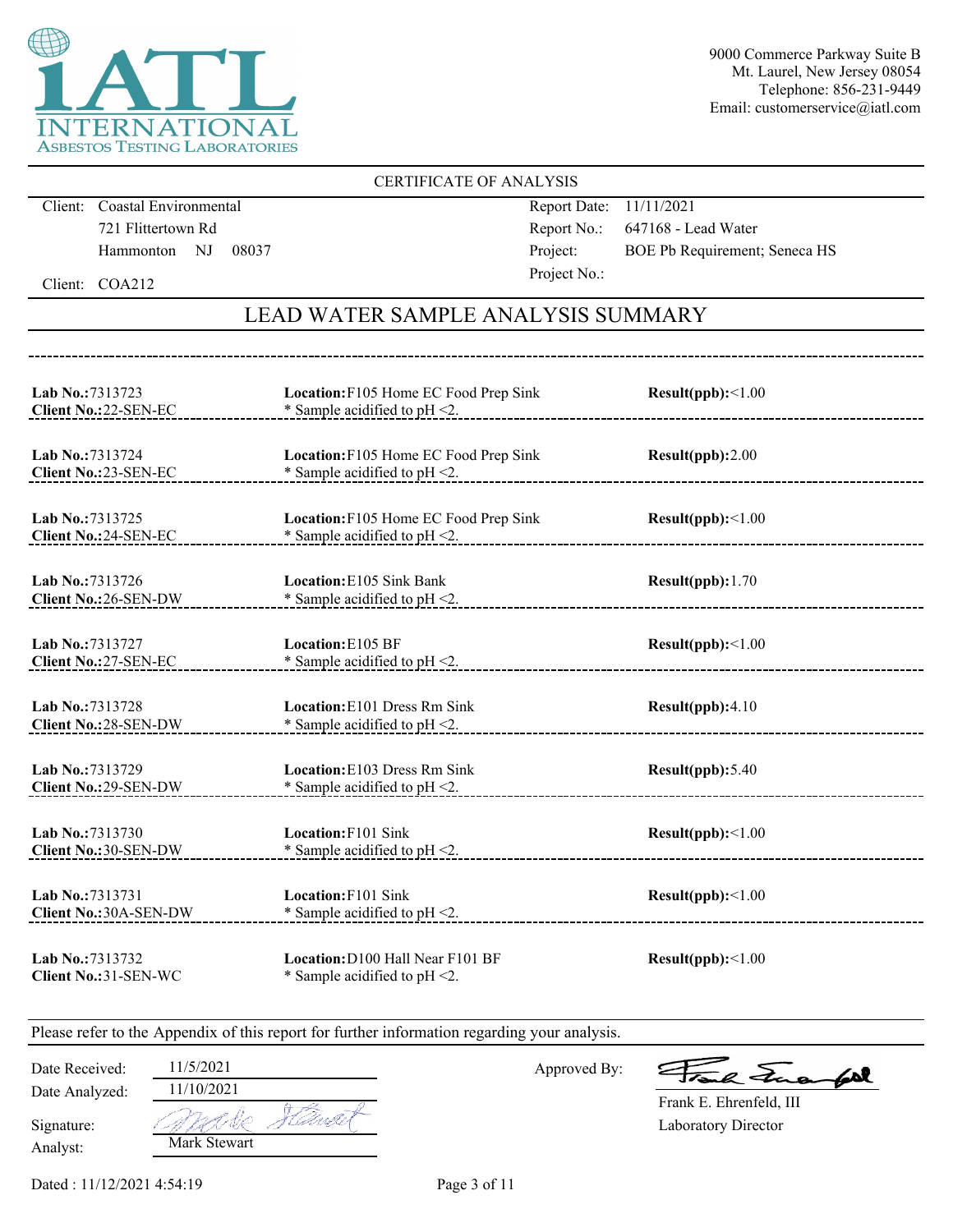

### CERTIFICATE OF ANALYSIS

Client: Coastal Environmental 721 Flittertown Rd Hammonton NJ 08037 Report Date: 11/11/2021 Report No.: 647168 - Lead Water Project: BOE Pb Requirement; Seneca HS Project No.:

Client: COA212

## LEAD WATER SAMPLE ANALYSIS SUMMARY

| Lab No.:7313733<br>Client No.: 33-SEN-DW       | Location: D104 School Store Sink<br>* Sample acidified to pH <2.            | Result(ppb): 1.20        |
|------------------------------------------------|-----------------------------------------------------------------------------|--------------------------|
| Lab No.:7313734<br>Client No.: 34-SEN-WC       | <b>Location: D100 Hall Out Nurse BF</b><br>* Sample acidified to $pH < 2$ . | Result(ppb):<1.00        |
| Lab No.: 7313735<br>Client No.:36-SEN-WC       | Location: Small Gym North Side BF<br>* Sample acidified to $pH < 2$ .       | Result(ppb):<1.00        |
| Lab No.:7313736<br>Client No.: 37-SEN-WC       | Location: Large Gym North Side BF<br>* Sample acidified to $pH < 2$ .       | Result(ppb):<1.00        |
| <b>Lab No.:7313737</b><br>Client No.:38-SEN-DW | Location: 6121 Trainers Rm Hose<br>* Sample acidified to pH <2.             | Result(ppb):<1.00        |
| Lab No.:7313738<br>Client No.:39-SEN-DW        | Location: 6121 Trainers Rm Sink<br>* Sample acidified to $pH < 2$ .         | Result(ppb): 5.80        |
| Lab No.: 7313739<br>Client No.: 40-SEN-WC      | Location: Large Gym South BF<br>* Sample acidified to pH <2.                | Result(ppb):<1.00        |
| Lab No.:7313740<br>Client No.: 41-SEN-WC       | Location: 6100 Lobby Gym (L) BF<br>* Sample acidified to pH <2.             | $Result(ppb): \leq 1.00$ |
| Lab No.:7313741<br>Client No.: 43-SEN-WC       | Location: 6104 Wresting Sink<br>* Sample acidified to pH <2.                | Result(ppb): 1.40        |
| Lab No.: 7313742<br>Client No.: 45-SEN-WC      | Location: Small Gym South BF<br>* Sample acidified to $pH < 2$ .            | Result(ppb):<1.00        |

Please refer to the Appendix of this report for further information regarding your analysis.

Date Received: 11/5/2021

Date Analyzed:

Approved By:

a Jua for

Laboratory Director Frank E. Ehrenfeld, III

Analyst: Signature: 11/10/2021 AN S Mark Stewart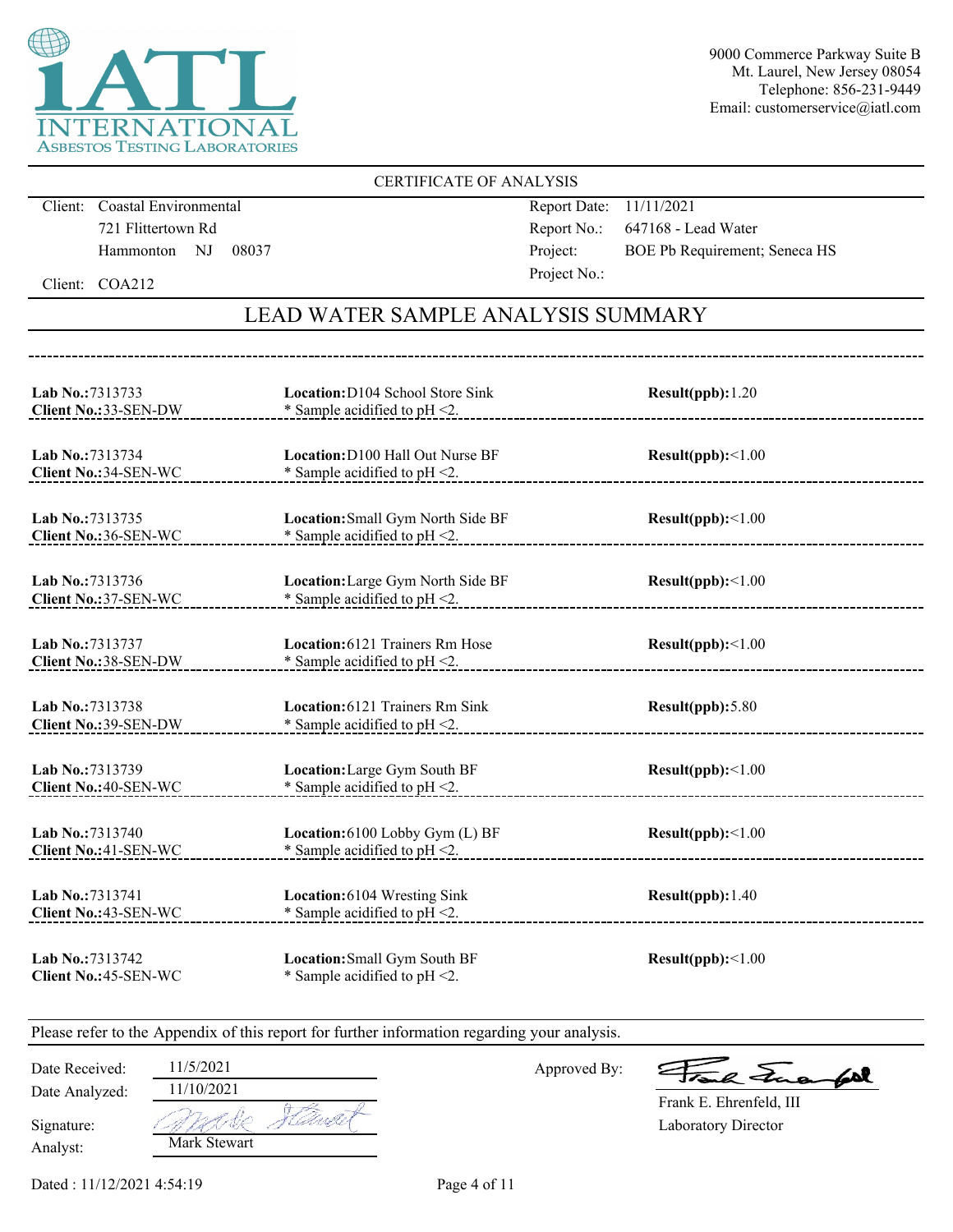

### CERTIFICATE OF ANALYSIS

Client: Coastal Environmental 721 Flittertown Rd Hammonton NJ 08037 Report Date: 11/11/2021 Report No.: 647168 - Lead Water Project: BOE Pb Requirement; Seneca HS Project No.:

Client: COA212

## LEAD WATER SAMPLE ANALYSIS SUMMARY

| Lab No.:7313743<br>Client No.: 46-SEN-FP        | Location: D108 Food Prep Sink<br>* Sample acidified to $pH < 2$ .               | Result(ppb):<1.00 |
|-------------------------------------------------|---------------------------------------------------------------------------------|-------------------|
| Lab No.:7313744<br>Client No.: 47-SEN-DW        | Location: D110 Sink<br>* Sample acidified to $pH < 2$ .                         | Result(ppb):<1.00 |
| Lab No.:7313745<br>Client No.: 48-SEN-FP        | <b>Location:</b> Main Office Kitchen Sink<br>* Sample acidified to $pH < 2$ .   | Result(ppb):<1.00 |
| Lab No.:7313746<br>Client No.: 49-SEN-FP        | Location: C110-1 Guidance Sink Coffee Prep<br>* Sample acidified to $pH < 2$ .  | Result(ppb):1.70  |
| Lab No.:7313747<br>Client No.: 50-SEN-FP        | Location: C110-11 Guidance Sink-Coffee Prep<br>* Sample acidified to $pH < 2$ . | Result(ppb): 1.50 |
| Lab No.: 7313748<br><b>Client No.:51-SEN-DW</b> | Location: C112 Sink<br>* Sample acidified to pH <2.                             | Result(ppb):<1.00 |
| Lab No.: 7313749<br>Client No.: 52-SEN-WC       | Location: C100 Hall B/C Intersect BF<br>* Sample acidified to $pH < 2$ .        | Result(ppb):<1.00 |
| Lab No.:7313750<br>Client No.: 55-SEN-DW        | Location: C-117 Sink<br>$*$ Sample acidified to pH <2.                          | Result(ppb):<1.00 |
| Lab No.:7313751<br>Client No.: 56-SEN-DW        | Location: C109 Sink<br>* Sample acidified to pH <2.                             | Result(ppb):<1.00 |
| Lab No.:7313752<br>Client No.: 57-SEN-DW        | Location: A108 Sink<br>* Sample acidified to $pH < 2$ .                         | Result(ppb):<1.00 |

Please refer to the Appendix of this report for further information regarding your analysis.

Date Received: 11/5/2021

Date Analyzed:

Approved By:

a Frank

Laboratory Director Frank E. Ehrenfeld, III

Analyst: Signature:

| Mark Stewart |  |
|--------------|--|

11/10/2021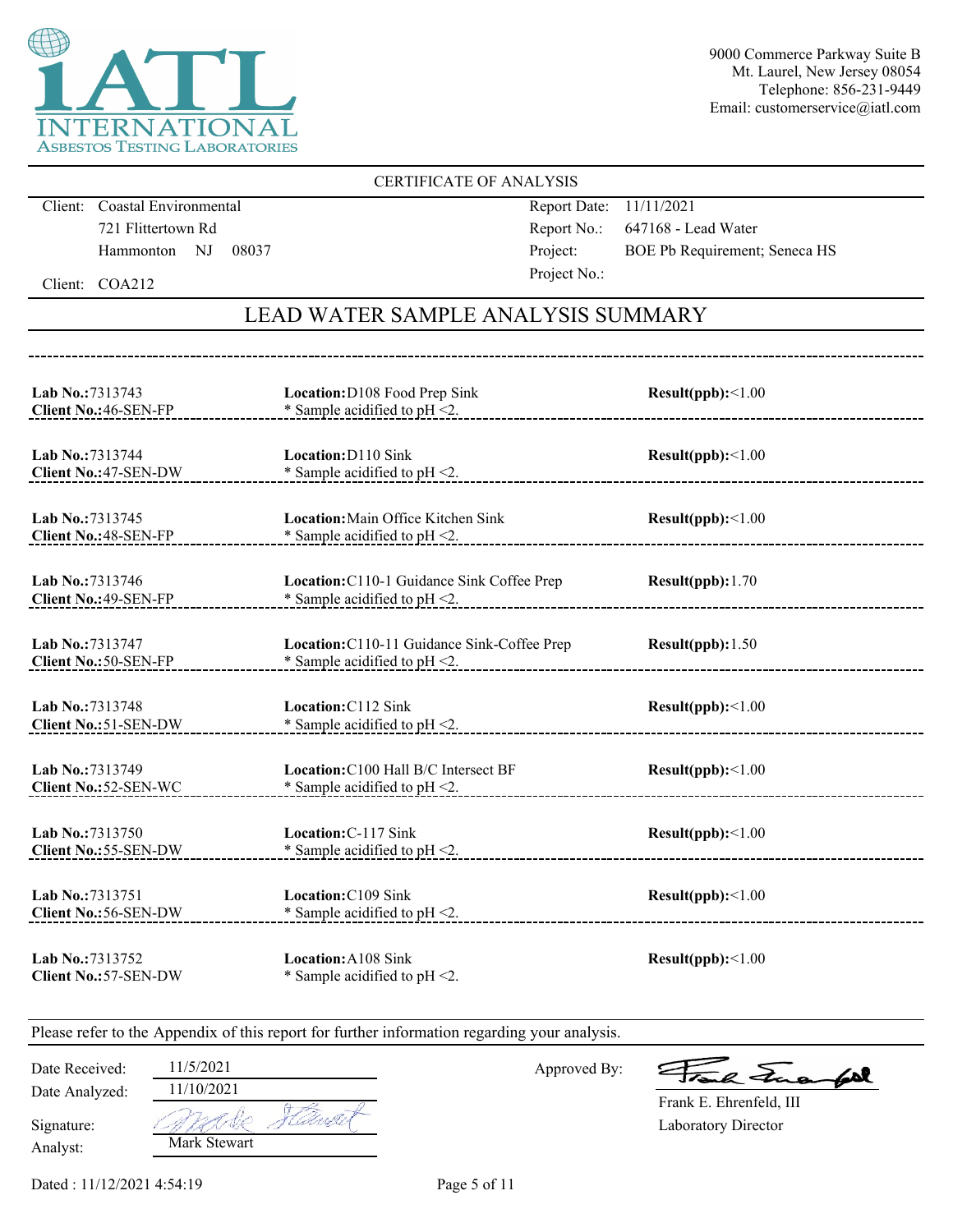

### CERTIFICATE OF ANALYSIS

Client: Coastal Environmental 721 Flittertown Rd Hammonton NJ 08037 Report Date: 11/11/2021 Report No.: 647168 - Lead Water Project: BOE Pb Requirement; Seneca HS Project No.:

Client: COA212

## LEAD WATER SAMPLE ANALYSIS SUMMARY

| Lab No.:7313753<br>Client No.: 58-SEN-DW  | Location: C101 Sink<br>* Sample acidified to $pH < 2$ .                   | Result(ppb):<1.00        |
|-------------------------------------------|---------------------------------------------------------------------------|--------------------------|
| Lab No.:7313754<br>Client No.: 60-SEN-WC  | Location: C100 Hall A/C BF<br>* Sample acidified to $pH < 2$ .            | $Result(ppb): \leq 1.00$ |
| Lab No.:7313755<br>Client No.: 62-SEN-DW  | <b>Location:</b> D205 Sink<br>* Sample acidified to $pH < 2$ .            | Result(ppb):7.70         |
| Lab No.:7313756<br>Client No.:63-SEN-DW   | Location: D203 Sink<br>* Sample acidified to $pH < 2$ .                   | Result(ppb):<1.00        |
| Lab No.: 7313757<br>Client No.:65-SEN-FP  | Location: D201-8 Library D.R. Sink<br>$*$ Sample acidified to pH $\leq$ . | Result(ppb):<1.00        |
| Lab No.: 7313758<br>Client No.:66-SEN-WC  | Location: D201 Library BK BF<br>* Sample acidified to pH <2.              | Result(ppb):2.00         |
| Lab No.:7313759<br>Client No.: 67-SEN-WC  | Location: D207 Sink<br>* Sample acidified to $pH < 2$ .                   | Result(ppb):11.4         |
| Lab No.: 7313760<br>Client No.:68-SEN-DW  | Location: D209 Sink<br>* Sample acidified to pH <2.                       | $Result(ppb): \leq 1.00$ |
| Lab No.: 7313761<br>Client No.: 69-SEN-DW | Location: C216 Sink<br>* Sample acidified to $pH < 2$ .                   | Result(ppb):2.60         |
| Lab No.:7313762<br>Client No.: 70-SEN-DW  | Location: C215 Sink<br>* Sample acidified to $pH < 2$ .                   | Result(ppb): 5.20        |

Please refer to the Appendix of this report for further information regarding your analysis.

Date Received: 11/5/2021

Date Analyzed:

Approved By:

a Frank

Laboratory Director Frank E. Ehrenfeld, III

Analyst: Signature:

| 11/10/2021   |  |
|--------------|--|
|              |  |
| Mark Stewart |  |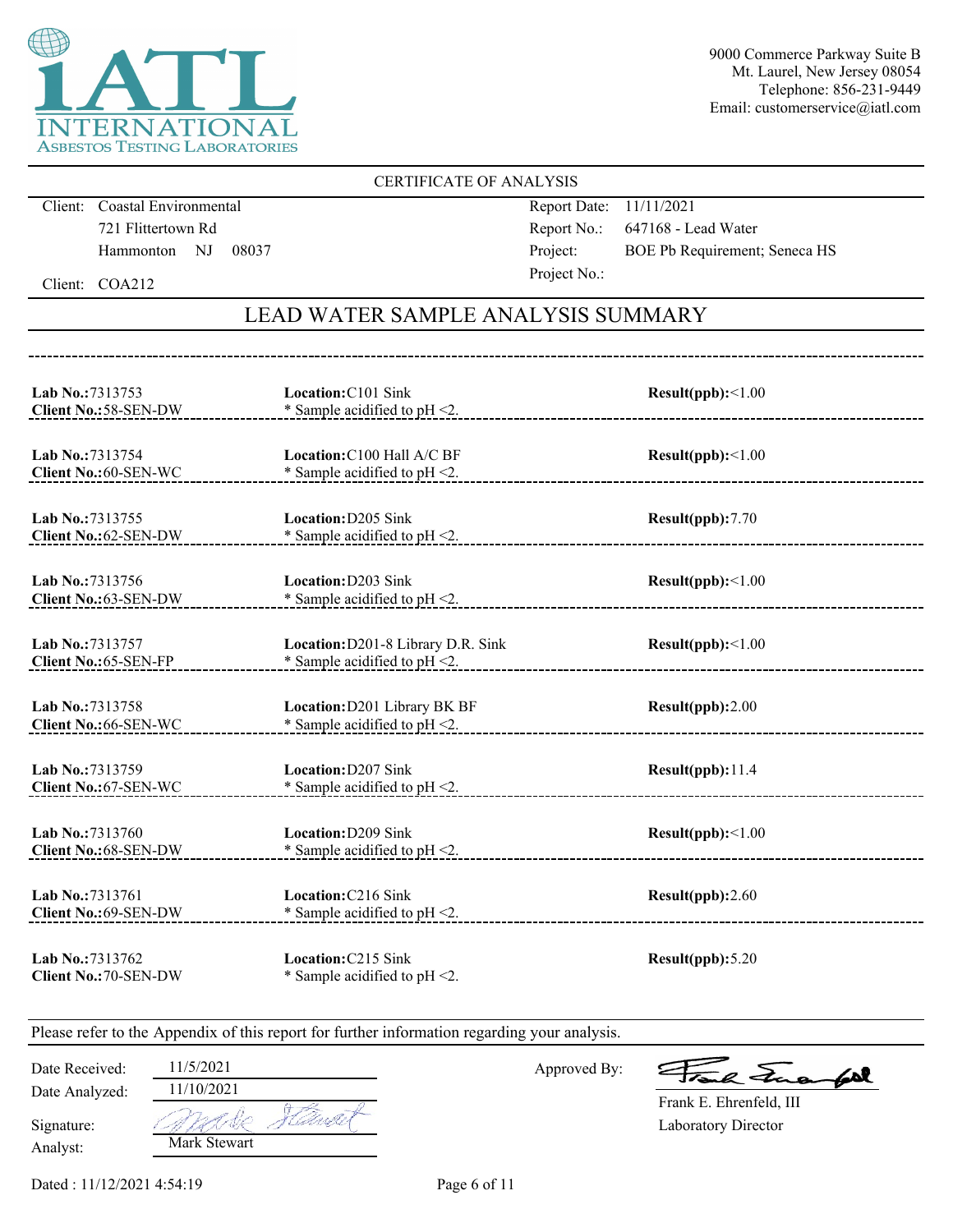

CERTIFICATE OF ANALYSIS

Client: Coastal Environmental 721 Flittertown Rd Hammonton NJ 08037 Report Date: 11/11/2021 Report No.: 647168 - Lead Water Project: BOE Pb Requirement; Seneca HS

Client: COA212

## LEAD WATER SAMPLE ANALYSIS SUMMARY

Project No.:

**Lab No.:**7313763 **Client No.:**72-SEN-WC **Location:**C200 Hall B/C Int BF \* Sample acidified to pH <2.

**Result(ppb):**<1.00

Please refer to the Appendix of this report for further information regarding your analysis.

| Date Received: | 11/5/2021    |      |
|----------------|--------------|------|
| Date Analyzed: | 11/10/2021   |      |
| Signature:     |              | إموا |
| Analyst:       | Mark Stewart |      |

Approved By:

a Jua fol

Laboratory Director Frank E. Ehrenfeld, III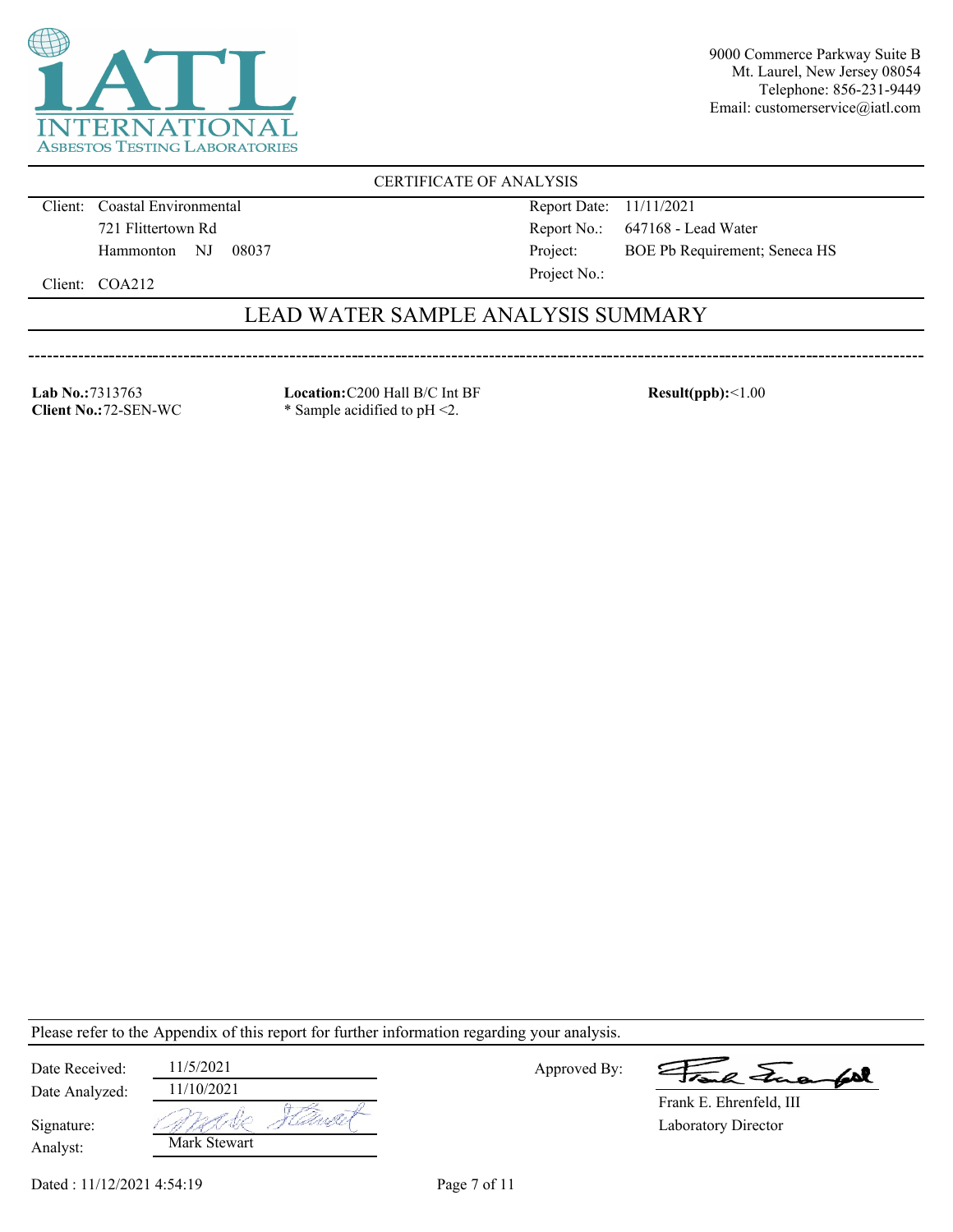

### CERTIFICATE OF ANALYSIS

Client: Coastal Environmental 721 Flittertown Rd Hammonton NJ 08037 Report Date: 11/11/2021 Report No.: 647168 - Lead Water Project: BOE Pb Requirement; Seneca HS Project No.:

Client: COA212

## LEAD WATER SAMPLE ANALYSIS SUMMARY

| Lab No.:7313764<br>Client No.: 74-SEN-DW  | <b>Location:</b> A208 Sink<br>* Sample acidified to pH <2.                 | Result(ppb):3.30         |
|-------------------------------------------|----------------------------------------------------------------------------|--------------------------|
| Lab No.:7313765<br>Client No.: 77-SEN-WC  | Location: C200 Hall Int A BF<br>* Sample acidified to $pH < 2$ .           | Result(ppb):<1.00        |
| Lab No.:7313766<br>Client No.: 78-SEN-DW  | <b>Location: C208 Sink</b><br>* Sample acidified to pH <2.                 | Result(ppb):<1.00        |
| Lab No.:7313767<br>Client No.: 79-SEN-DW  | Location: C210 Sink<br>* Sample acidified to $pH < 2$ .                    | Result(ppb): 6.40        |
| Lab No.: 7313768<br>Client No.: 80-SEN-DW | Location: C212 Sink<br>* Sample acidified to $pH < 2$ .                    | Result(ppb):9.60         |
| Lab No.: 7313769<br>Client No.: 81-SEN-WC | Location: C214 Sink<br>* Sample acidified to pH <2.                        | Result(ppb):<1.00        |
| Lab No.:7313770<br>Client No.: 82-SEN-IM  | Location: Kitchen Ice Machine<br>* Sample acidified to pH <2.              | Result(ppb):<1.00        |
| Lab No.:7313771<br>Client No.:83-SEN-IM   | Location: 6121 Trainers Rm-Ice Machine<br>* Sample acidified to $pH < 2$ . | $Result(ppb): \leq 1.00$ |
| Lab No.: 7313772<br>Client No.: 84-SEN-IM | Location: D103 Nurse Ice Machine<br>* Sample acidified to $pH < 2$ .       | Result(ppb): 1.50        |
| Lab No.: 7313773<br>Client No.: 85-SEN-FP | Location: Kitchen Cooking Steamer<br>* Sample acidified to $pH < 2$ .      | Result(ppb):<1.00        |

Please refer to the Appendix of this report for further information regarding your analysis.

Approved By:

a Jua for

Laboratory Director Frank E. Ehrenfeld, III

Analyst: Signature:

Date Analyzed:

11/11/2021 A NE 4 Mark Stewart

Date Received: 11/5/2021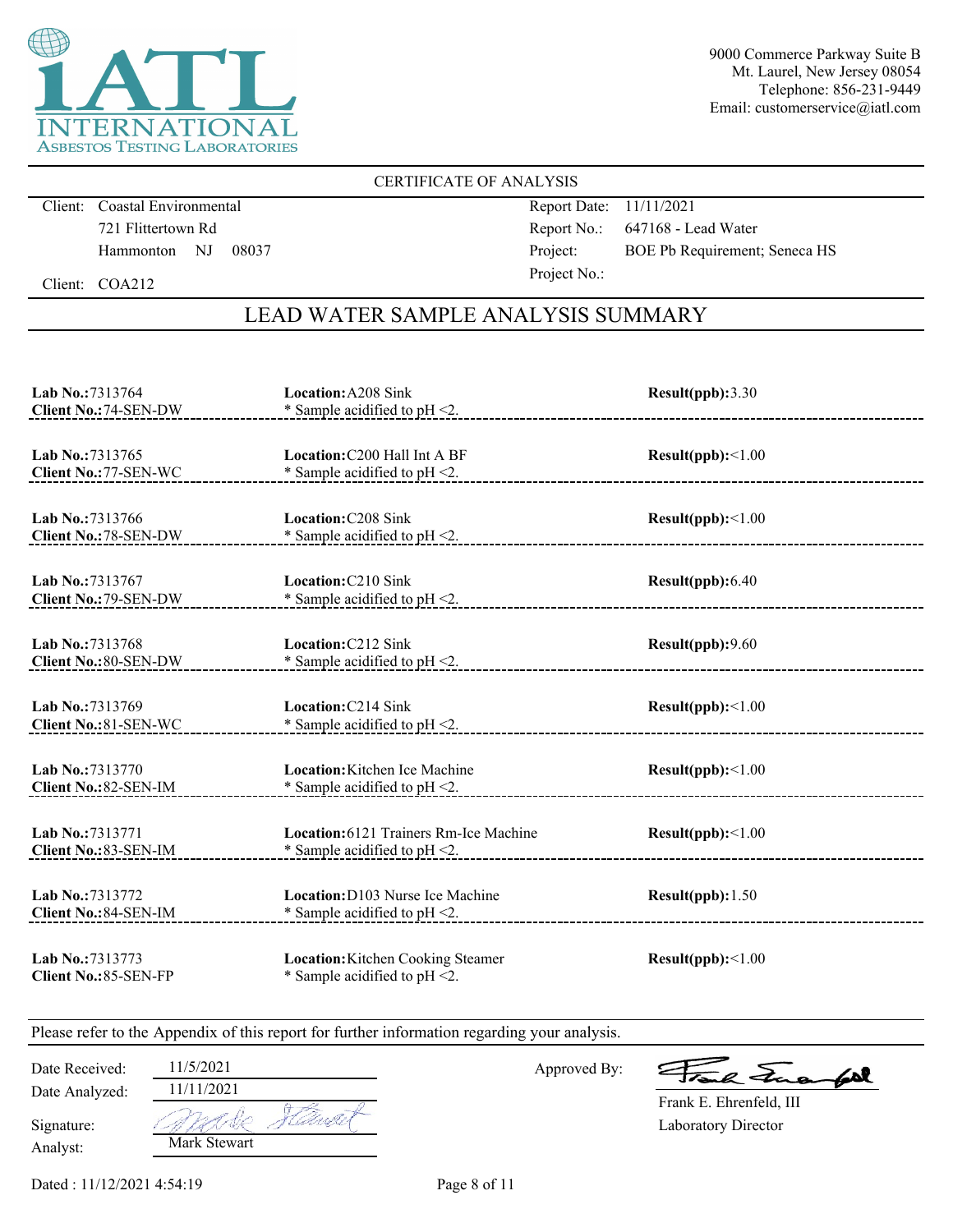

CERTIFICATE OF ANALYSIS

Client: Coastal Environmental 721 Flittertown Rd Hammonton NJ 08037 Report Date: 11/11/2021 Report No.: 647168 - Lead Water Project: BOE Pb Requirement; Seneca HS Project No.:

Client: COA212

## LEAD WATER SAMPLE ANALYSIS SUMMARY

**Lab No.:**7313774 **Client No.:**BLANK **Location:**Blank \* Sample acidified to pH <2. **Result(ppb):**<1.00

Please refer to the Appendix of this report for further information regarding your analysis.

| Date Received: | 11/5/2021    |
|----------------|--------------|
| Date Analyzed: | 11/11/2021   |
| Signature:     |              |
| Analyst:       | Mark Stewart |

Approved By:

a Juan 602

Laboratory Director Frank E. Ehrenfeld, III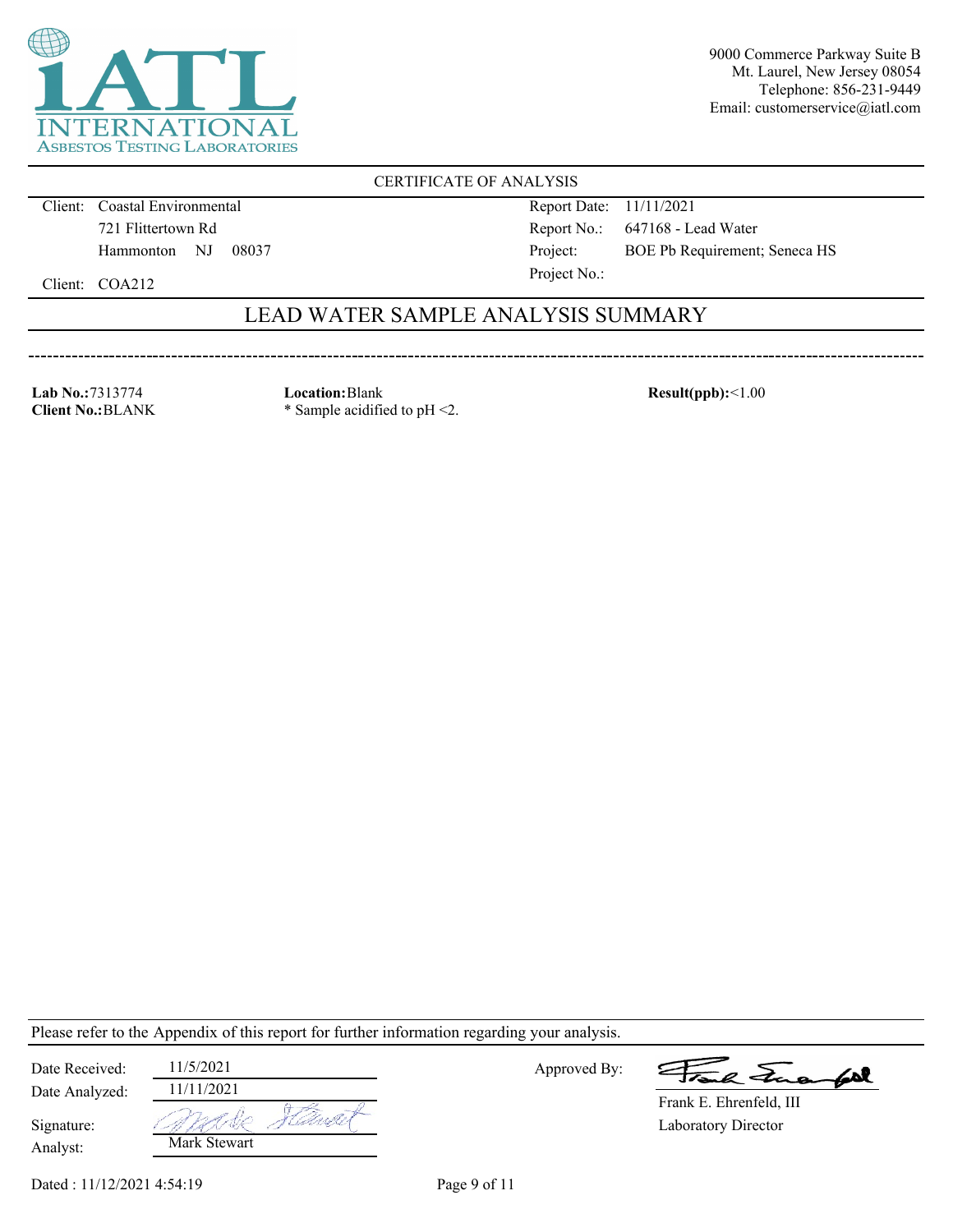

#### CERTIFICATE OF ANALYSIS

Client: Coastal Environmental 721 Flittertown Rd Hammonton NJ 08037

Client: COA212

Report Date: 11/11/2021 Report No.: 647168 - Lead Water Project: BOE Pb Requirement; Seneca HS Project No.:

# Appendix to Analytical Report:

**Customer Contact:** Cathy Ledden **Analysis:** AAS-GF - ASTM D3559-08D

This appendix seeks to promote greater understanding of any observations, exceptions, special instructions, or circumstances that the laboratory needs to communicate to the client concerning the above samples. The information below is used to help promote your ability to make the most informed decisions for you and your customers. Please note the following points of contact for any questions you may have.

**iATL Customer Service:** customerservice@iatl.com **iATL OfficeManager:** ?wchampion@iatl.com **iATL Account Representative:** Shirley Clark **Sample Login Notes:** See Batch Sheet Attached **Sample Matrix:** Water **Exceptions Noted:** See Following Pages

#### **General Terms, Warrants, Limits, Qualifiers:**

General information about iATL capabilities and client/laboratory relationships and responsibilities are spelled out in iATL policies that are listed at www.iATL.com and in our Quality Assurance Manual per ISO 17025 standard requirements. The information therein is a representation of iATL definitions and policies for turnaround times, sample submittal, collection media, blank definitions, quantification issues and limit of detection, analytical methods and procedures, sub-contracting policies, results reporting options, fees, terms, and discounts, confidentiality, sample archival and disposal, and data interpretation.

iATL warrants the test results to be of a precision normal for the type and methodology employed for each sample submitted. iATL disclaims any other warrants, expressed or implied, including warranty of fitness for a particular purpose and warranty of merchantability. iATL accepts no legal responsibility for the purpose for which the client uses test results. Any analytical work performed must be governed by our Standard Terms and Conditions. Prices, methods and detection limits may be changed without notification. Please contact your Customer Service Representative for the most current information.

This confidential report relates only to those item(s) tested and does not represent an endorsement by NIST-NVLAP, AIHA LAP LLC, or any agency of local, state or province governments nor of any agency of the U.S. government.

This report shall not be reproduced except in full, without written approval of the laboratory.

#### **Information Pertinent to this Report:**

Analysis by AAS Graphite Furnace: - ASTM D3559-08D Certification: - NYS-DOH No. 11021 - NJDEP No. 03863

#### **Note: These methods are analytically equivalent to iATL's accredited method;**

- USEPA 40CFR 141.11B

- USEPA 200.9 Pb, AAS-GF, RL <2 ppb/sample

- USEPA SW 846-7421 - Pb(AAS-GF, RL <2 ppb/sample)

Regulatory limit for lead in drinking water is 15.0 parts per billion as cited in EPA 40 CFR 141.11 National Primary Drinking Water Regulations, Subpart B: Maximum contaminant levels for inorganic chemicals.

All results are based on the samples as received at the lab. iATL assumes that appropriate sampling methods have been used and that the data upon which these results are based have been accurately supplied by the client.

Sample results are not corrected for contamination by field or analytical blanks.

PPB = Parts per billion. 1  $\mu$ g/L = 1 ppb MDL = 0.24 PPB Reporting Limit (RL) = 1.0 PPB